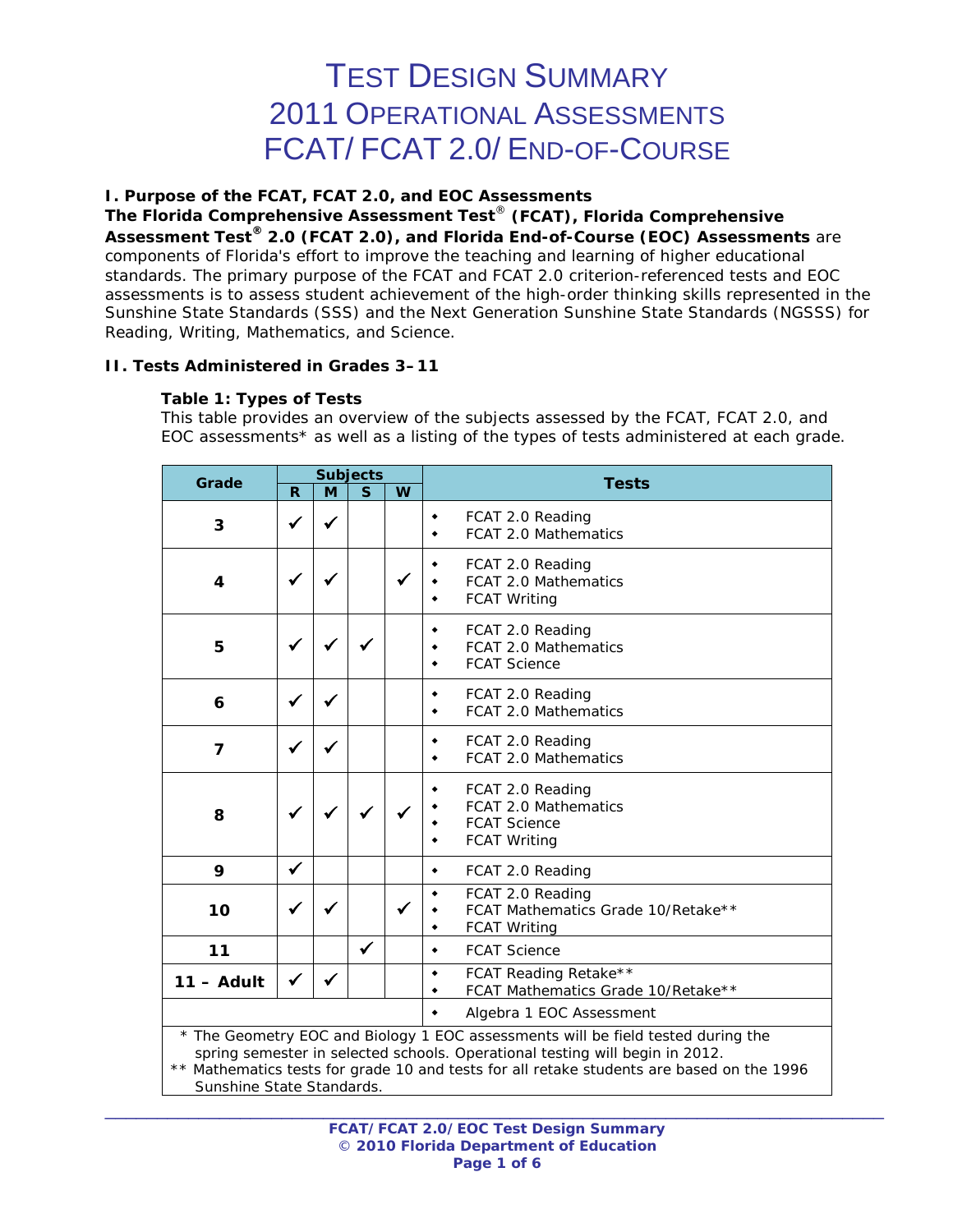## **III. Content Categories**

 $\overline{\phantom{a}}$ 

Tables 2–6 present the content categories for FCAT Science and Writing, FCAT 2.0 Reading and Mathematics, and the Algebra 1 EOC Assessment, along with the approximate percentage of rawscore points that will be derived from each content category.

| Grade | Physical &<br><b>Chemical Sciences</b> | <b>Earth &amp; Space</b><br><b>Sciences</b> | Life &<br>Environmental<br><b>Sciences</b> | <b>Scientific Thinking</b> |
|-------|----------------------------------------|---------------------------------------------|--------------------------------------------|----------------------------|
| 5     | 25%                                    | 25%                                         | 25%                                        | 25%                        |
|       | 25%                                    | 25%                                         | 25%                                        | 25%                        |
| 11    | 25%                                    | 25%                                         | 25%                                        | 25%                        |

#### **Table 2: FCAT Science**

## **Table 3: FCAT 2.0 Reading**

| Grade    | <b>Vocabulary</b> | Reading<br><b>Application</b> | <b>Literary Analysis:</b><br><b>Fiction &amp;</b><br><b>Nonfiction</b> | <b>Informational Text</b><br>& Research<br><b>Process</b> |
|----------|-------------------|-------------------------------|------------------------------------------------------------------------|-----------------------------------------------------------|
| $3 - 5$  | 15-25%            | 25-35%                        | 25-35%                                                                 | 15-25%                                                    |
| $6 - 7$  | 15-25%            | 25-35%                        | 25-35%                                                                 | 15-25%                                                    |
|          | $15 - 25%$        | 20-30%                        | 20-30%                                                                 | 25-35%                                                    |
| $9 - 10$ | 15-25%            | 20-30%                        | 20-30%                                                                 | 25-35%                                                    |

#### **Table 4: FCAT 2.0 Mathematics; FCAT Mathematics Grade 10/Retake**

| Grade | Category                                                         | Percentage |
|-------|------------------------------------------------------------------|------------|
|       | Number: Operations, Problems, and Statistics                     | 50         |
| 3     | Geometry and Measurement                                         | 30         |
|       | Number: Fractions                                                | 20         |
|       | Number: Operations and Problems                                  | 45         |
| 4     | Geometry and Measurement                                         | 30         |
|       | Number: Base Ten and Fractions                                   | 25         |
|       | Number: Base Ten and Fractions                                   | 50         |
| 5     | Geometry and Measurement                                         | 30         |
|       | Expressions, Equations, and Statistics                           | 20         |
|       | Fractions, Ratios, Proportional Relationships,<br>and Statistics | 40         |
| 6     | <b>Expressions and Equations</b>                                 | 40         |
|       | Geometry and Measurement                                         | 20         |
|       | Geometry and Measurement                                         | 30         |
|       | Ratios and Proportional Relationships                            | 25         |
| 7     | Number: Base Ten                                                 | 25         |
|       | Statistics and Probability                                       | 20         |
|       | Expressions, Equations, and Functions                            | 40         |
| 8     | Geometry and Measurement                                         | 35         |
|       | Number: Operations, Problems, and Statistics                     | 25         |
|       | Number Sense, Concepts, and Operations                           | 17         |
|       | Measurement                                                      | 17         |
| 10    | Geometry and Spatial Sense                                       | 25         |
|       | Algebraic Thinking                                               | 25         |
|       | Data Analysis and Probability                                    | 17         |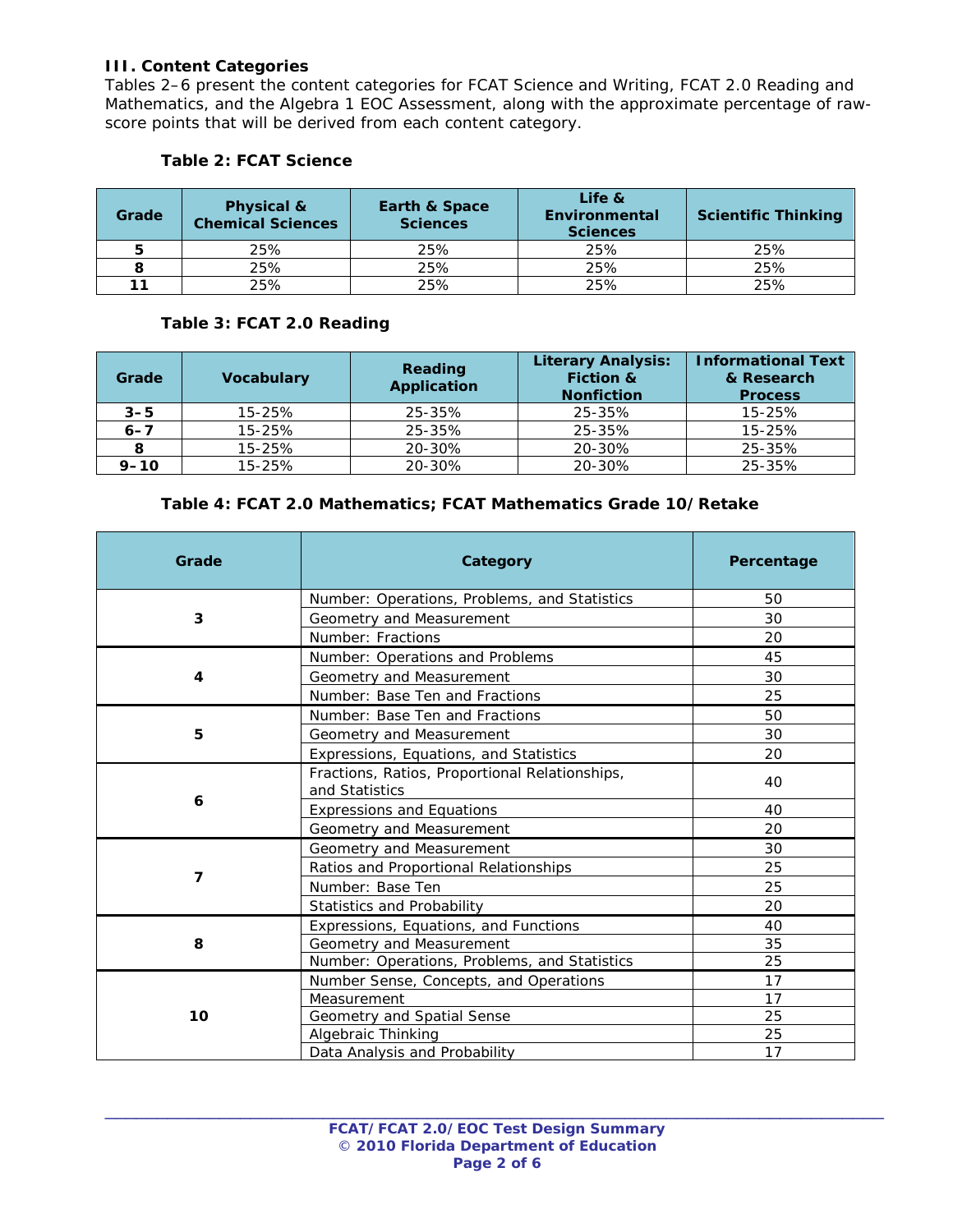| <b>Assessment</b> | Category                                      | Percentage |
|-------------------|-----------------------------------------------|------------|
|                   | Functions, Linear Equations, and Inequalities | 55         |
|                   | Polynomials                                   | 20         |
| Algebra 1         | Rationals, Radicals, Quadratics, and Discrete | 25         |
|                   | <b>Mathematics</b>                            |            |

## **Table 6: FCAT Writing**

*The writing assessment is administered to students in grades 4, 8, and 10. It provides one prompt for each grade to which students are expected to draft a response according to a specific purpose (mode). The student response should integrate the writing elements of focus, organization, support, and conventions. The possible modes of writing used at each grade are presented in the table below.* 

| Grade | <b>Narrative</b><br>Writing to tell a story | <b>Expository</b><br>Writing to explain | <b>Persuasive</b><br>Writing to convince |
|-------|---------------------------------------------|-----------------------------------------|------------------------------------------|
| 4     |                                             |                                         |                                          |
|       |                                             |                                         |                                          |
| 10    |                                             |                                         |                                          |

## **IV. Reading Passages**

Proposed reading passages are reviewed by Florida educators for quality and grade-level appropriateness. Criteria for this review can be found in the *FCAT 2.0 Reading Test Item Specifications.* A review is also conducted by a committee of Florida citizens to ensure the passages are free of bias or cultural insensitivity.

# **Table 7: Length of Reading Passages**

| Grade | <b>Number of Words per Passage</b> |         |  |  |
|-------|------------------------------------|---------|--|--|
|       | Range                              | Average |  |  |
| 3     | 100-700                            | 500     |  |  |
| 4     | 100-900                            | 500     |  |  |
| 5     | 200-1000                           | 600     |  |  |
| 6     | 200-1100                           | 700     |  |  |
| 7     | 300-1100                           | 700     |  |  |
| 8     | 300-1200                           | 700     |  |  |
| 9     | 300-1400                           | 900     |  |  |
| 10    | 300-1500                           | 1000    |  |  |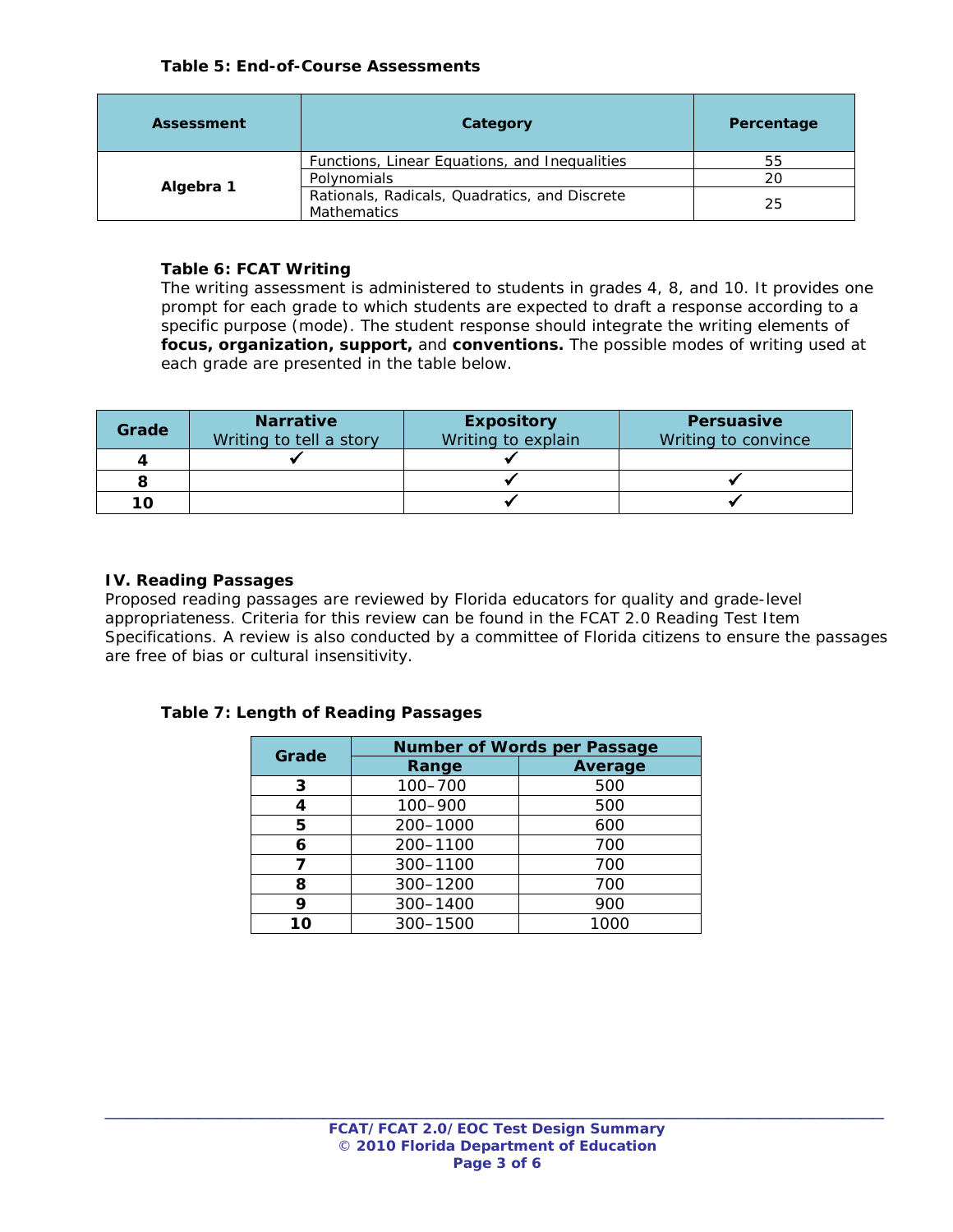## **Table 8: Reading Passage Types and Percentage of Test**

*Literary passages provide entertainment or inspiration and include fiction, nonfiction, poetry, and drama.* 

*Informational passages are subject-matter centered and the language may be used to*  solve problems, raise questions, provide information, or present new ideas. The context of *these passages includes everyday life outside of the classroom.*

| Grade | <b>Literary Text</b> | <b>Informational Text</b> |
|-------|----------------------|---------------------------|
| 3     | 60%                  | 40%                       |
| 4     | 50%                  | 50%                       |
| 5     | 50%                  | 50%                       |
| 6     | 50%                  | 50%                       |
|       | 40%                  | 60%                       |
| 8     | 40%                  | 60%                       |
| 9     | 30%                  | 70%                       |
| ın    | 30%                  | 70%                       |

## **V. Cognitive Complexity**

 $\overline{a}$ 

FCAT, FCAT 2.0, and EOC assessment items are classified using a model with origins in the works of Dr. Norman Webb<sup>[1](#page-3-0)</sup> on depth of knowledge and the cognitive classification system used for the National Assessment of Educational Progress (NAEP). With this system, items are classified on the cognitive demand inherent in the test item, not on assumptions about the student's approach to the item.

Low-complexity items rely heavily on recall and recognition. Moderate-complexity items require more flexible thinking and may require informal reasoning or problem solving. High-complexity items are written to elicit analysis and abstract reasoning. Tables 9-11 present the range for the percentage of raw-score points by cognitive complexity level on each FCAT, FCAT 2.0, and EOC assessment.

| <b>Grades</b> | Low       | <b>Moderate</b> | <b>High</b> |
|---------------|-----------|-----------------|-------------|
| 5             | $15 - 25$ | 40-60           | $25 - 35$   |
| 8             | $15 - 25$ | 40-60           | 25-35       |
| 11            | $15 - 25$ | 40-60           | $25 - 35$   |

**Table 9: Percentage of Points by Cognitive Complexity Level for FCAT Science** 

<span id="page-3-0"></span><sup>1</sup> Webb, Norman L. and others. "Webb Alignment Tool" 24 July 2005. Wisconsin Center of Educational Research. University of Wisconsin-Madison. 2 Feb. 2006. [http://www.wcer.wisc.edu/WAT/index.aspx.](http://www.wcer.wisc.edu/WAT/index.aspx)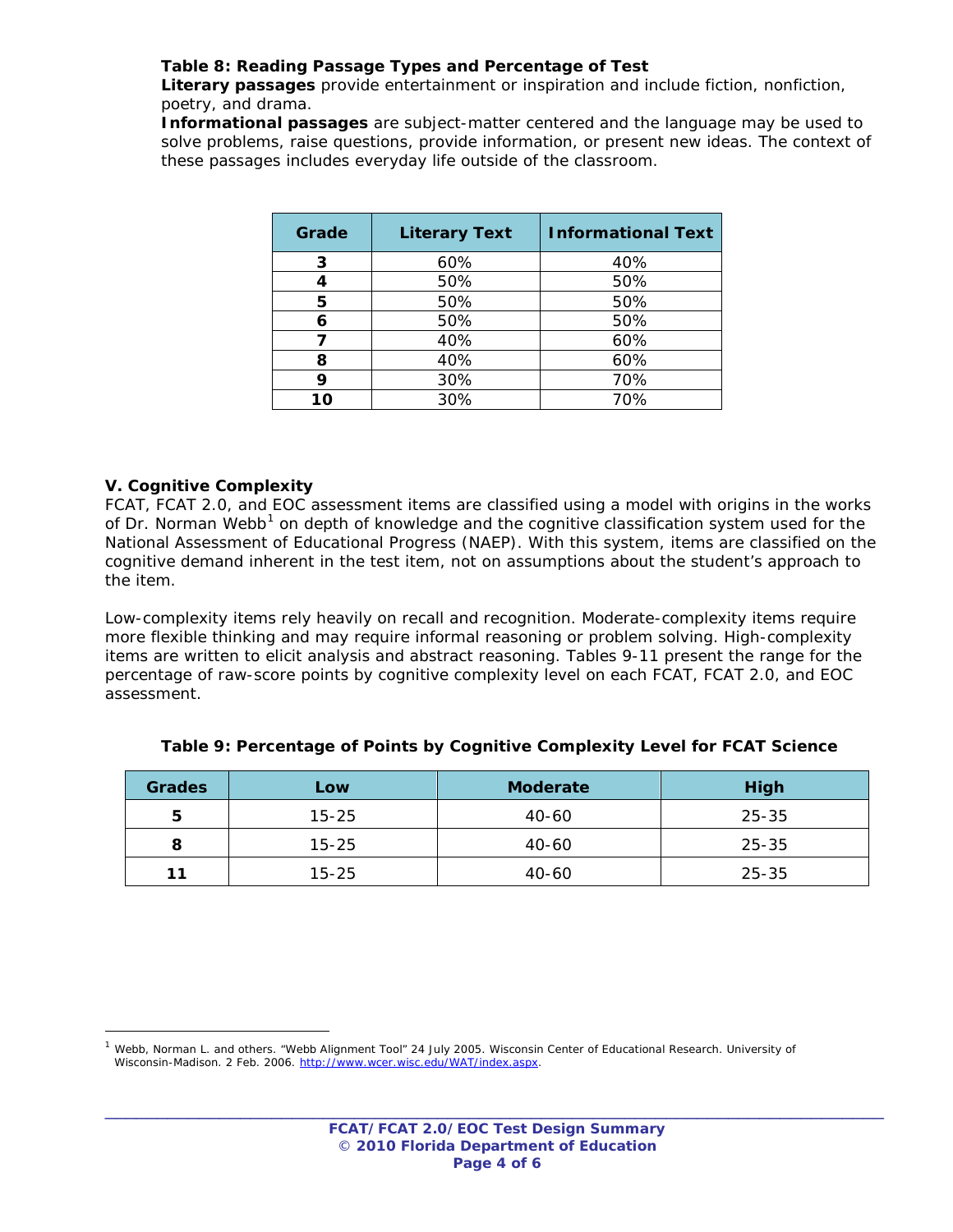#### **Table 10: Percentage of Points by Cognitive Complexity Level for FCAT 2.0 Reading**

| <b>Grades</b> | Low       | <b>Moderate</b> | <b>High</b> |
|---------------|-----------|-----------------|-------------|
| 3             | $25 - 35$ | $50 - 70$       | $5 - 15$    |
| 4             | $20 - 30$ | $50 - 70$       | $10 - 20$   |
| $5 - 7$       | $15 - 25$ | $50 - 70$       | $15 - 25$   |
| 8             | $10 - 20$ | $50 - 70$       | $20 - 30$   |
| 9             | $10 - 20$ | $50 - 70$       | $20 - 30$   |
| 10            | $10 - 20$ | $45 - 65$       | $25 - 35$   |

**Table 11: Percentage of Points by Cognitive Complexity Level for FCAT/FCAT 2.0 and EOC Mathematics Assessments.** 

| <b>Grades</b>                     | Low       | <b>Moderate</b> | High      |
|-----------------------------------|-----------|-----------------|-----------|
| <b>FCAT 2.0 Grades</b><br>$3 - 4$ | $25 - 35$ | 50-70           | $5 - 15$  |
| FCAT 2.0 Grade 5                  | $10 - 20$ | 55-75           | $10 - 20$ |
| <b>FCAT 2.0 Grades</b><br>$6 - 8$ | $10 - 20$ | 60-80           | $10 - 20$ |
| FCAT Grade 10/<br>Retake          | $10 - 20$ | 50-70           | $20 - 30$ |
| Algebra 1                         | 10-20     | 60-80           | $10 - 20$ |

 **Note:** The **FCAT Writing** prompt is a high cognitive complexity performance task administered at grades 4, 8, and 10.

#### **VI. Test Length and Item/Prompt Types**

#### **Table 12: Duration of Test**

*The table below displays the number of minutes allowed for the 2011 regular test takers. With the exception of FCAT Writing, and FCAT Reading and Mathematics Retakes, which must be taken in one day, all tests are administered in two sessions.*

| Grade     | <b>Reading</b> | <b>Mathematics</b> | <b>Science</b> | Writing |
|-----------|----------------|--------------------|----------------|---------|
| 3         | 140            | 140                |                |         |
| 4         | 140            | 140                |                | 45      |
| 5         | 140            | 140                | 110            |         |
| 6         | 140            | 140                |                |         |
|           | 140            | 140                |                |         |
| 8         | 140            | 140                | 110            | 45      |
| 9         | 140            |                    |                |         |
| 10        | 140            | 160                |                | 45      |
| 11        |                |                    | 130            |         |
| Algebra 1 |                | 160                |                |         |